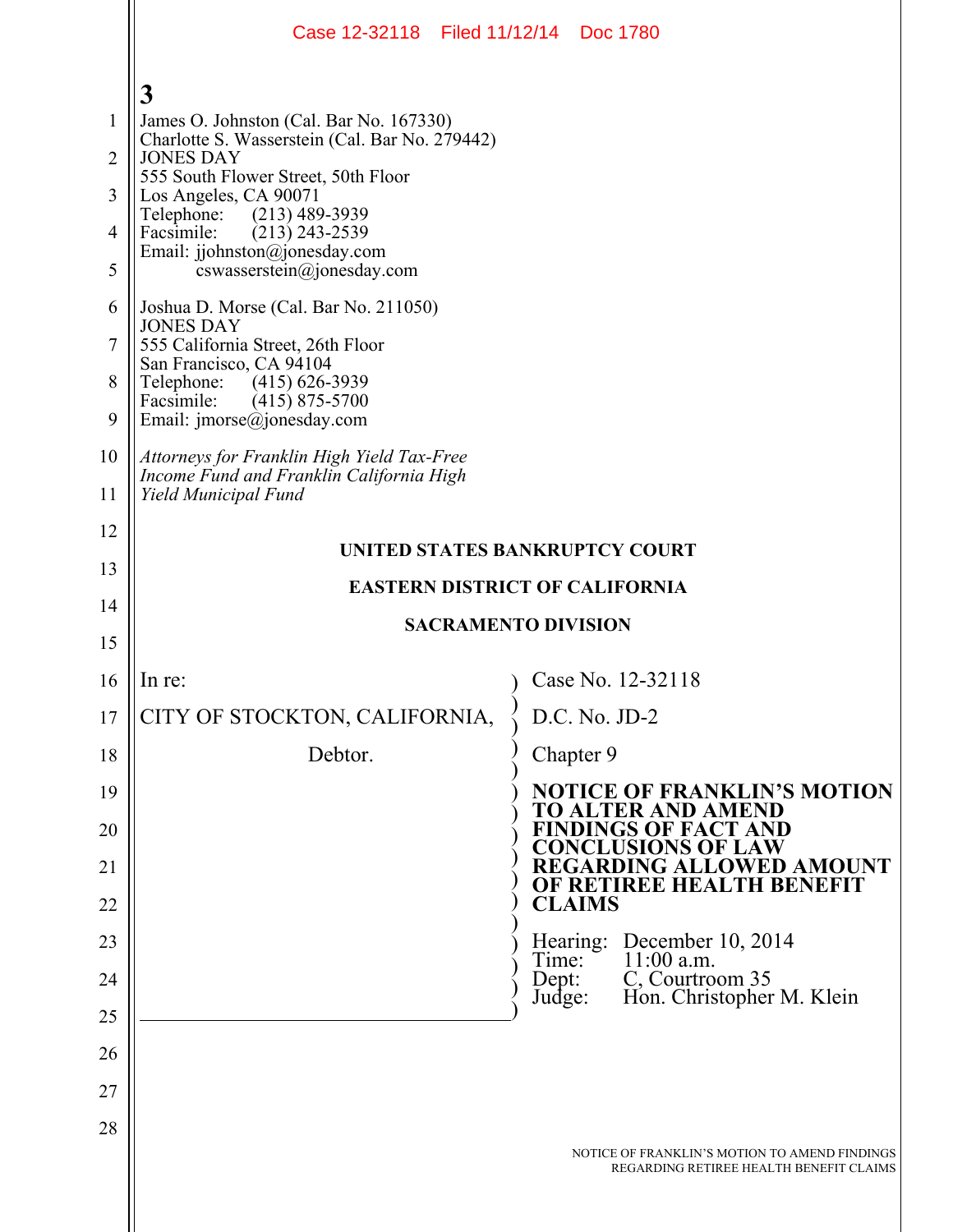## Case 12-32118 Filed 11/12/14 Doc 1780

| f |  |
|---|--|
| í |  |

3

4

5

6

7

## **TO ALL PARTIES IN INTEREST:**

**PLEASE TAKE NOTICE** that Franklin High Yield Tax-Free Income Fund and Franklin California High Yield Municipal Fund have moved the Court pursuant to Rule 7052 of the Federal Rules of Bankruptcy Procedure (the "Motion") to alter and amend its findings of fact and confusions of law, as stated on the record at the hearing held on October 30, 2014, to revise the aggregate allowed amount of Retiree Health Benefit Claims to \$261.9 million in lieu of the \$545 million amount adopted by the Court.

8 9 10 The Motion will be heard on December 10, 2014 at 11:00 a.m., by the Honorable Christopher M. Klein, Chief United States Bankruptcy Judge, in Courtroom C of the United States Courthouse, 501 I Street, Sacramento, California 95814.

11 12 13 14 15 16 17 18 19 Pursuant to Local Bankruptcy Rule  $9014-(f)(1)(B)$ , opposition, if any, to the granting of the Motion must be in writing, served on the persons identified below, and filed with the Court by the responding party by not later than **November 26, 2014** (14 days prior to December 10, 2014). Any such opposition must be accompanied by evidence establishing its factual allegations. Without good cause, no party shall be heard in opposition to the Motion at oral argument if written opposition has not been timely filed. Failure of a responding party to timely file written opposition may be deemed a waiver of any opposition to the granting of the relief requested in the Motion. Any opposition to the Motion must be served on each of the following as counsel to the moving parties:

20 21 22 23 24 25 26 27 James O. Johnston Charlotte S. Wasserstein JONES DAY 555 South Flower Street, 50th Floor Los Angeles, CA 90071 jjohnston@jonesday.com cwasserstein@jonesday.com Joshua D. Morse JONES DAY 555 California Street, 26th Floor San Francisco, CA 94104 jmorse@jonesday.com